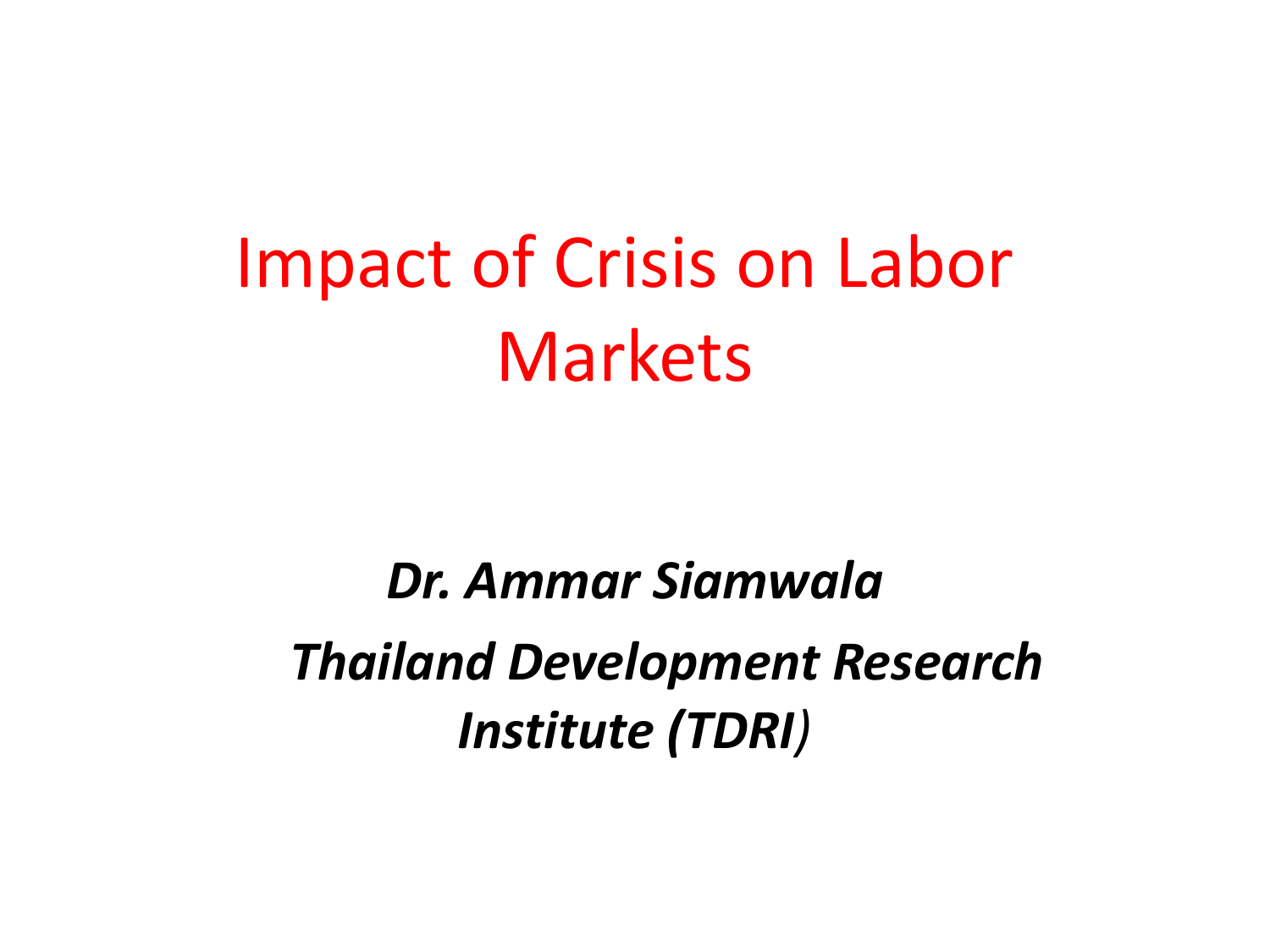## Impact of Crisis on Labor Markets

Background

- Large informal sector: about two-thirds of the labor force
- Of the informal sector labor force, half is in agriculture => strong seasonality
- Heavy use of overtime in formal sector during normal periods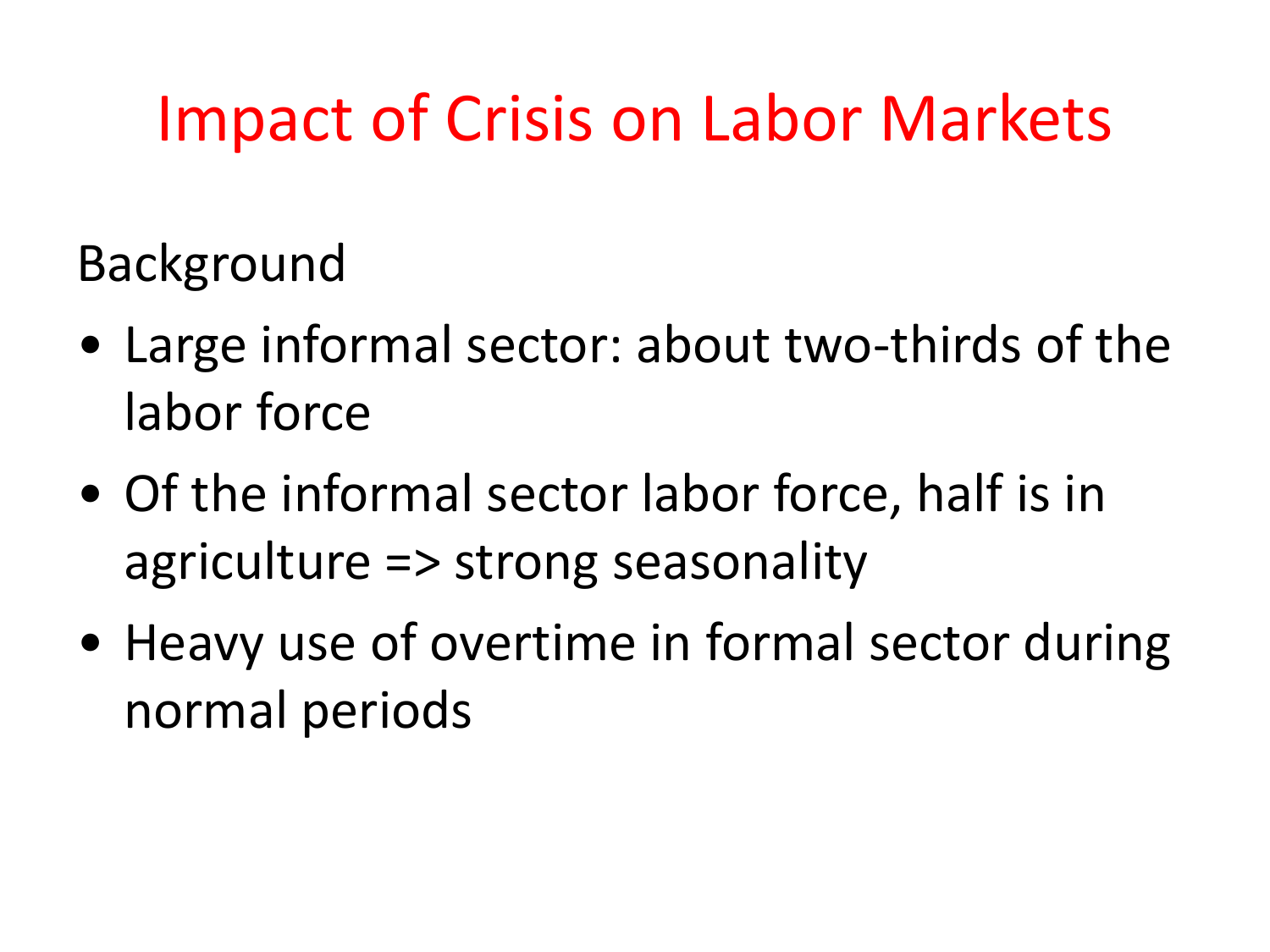#### **Number of Unemployed**

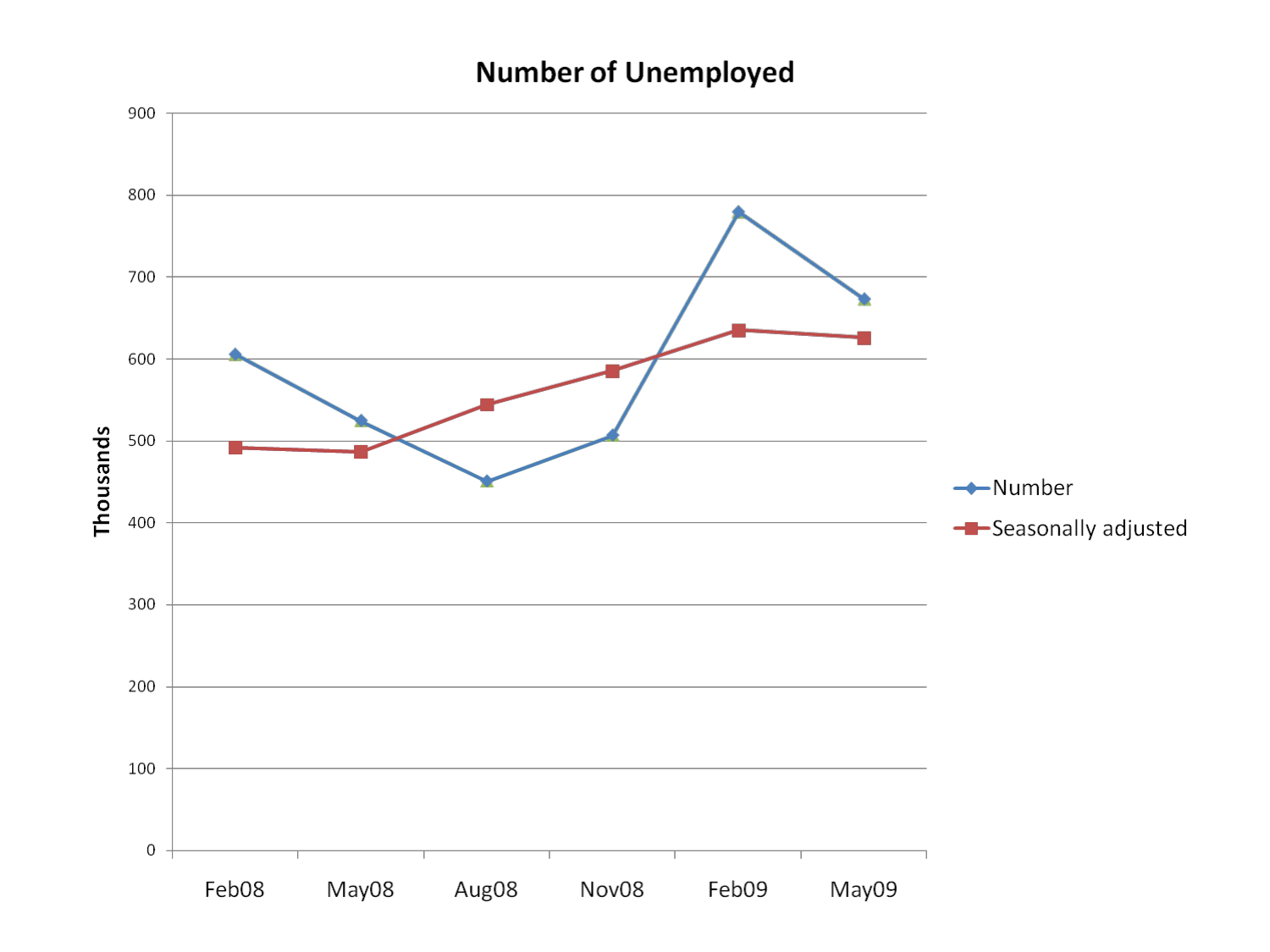## Shock-absorbers in the system

- Reduction in over-time. No data but plenty of anecdotal evidence
- Informal sector as natural shock-absorber
- (Possibly) agricultural sector boom may have increased informal sector employment somewhat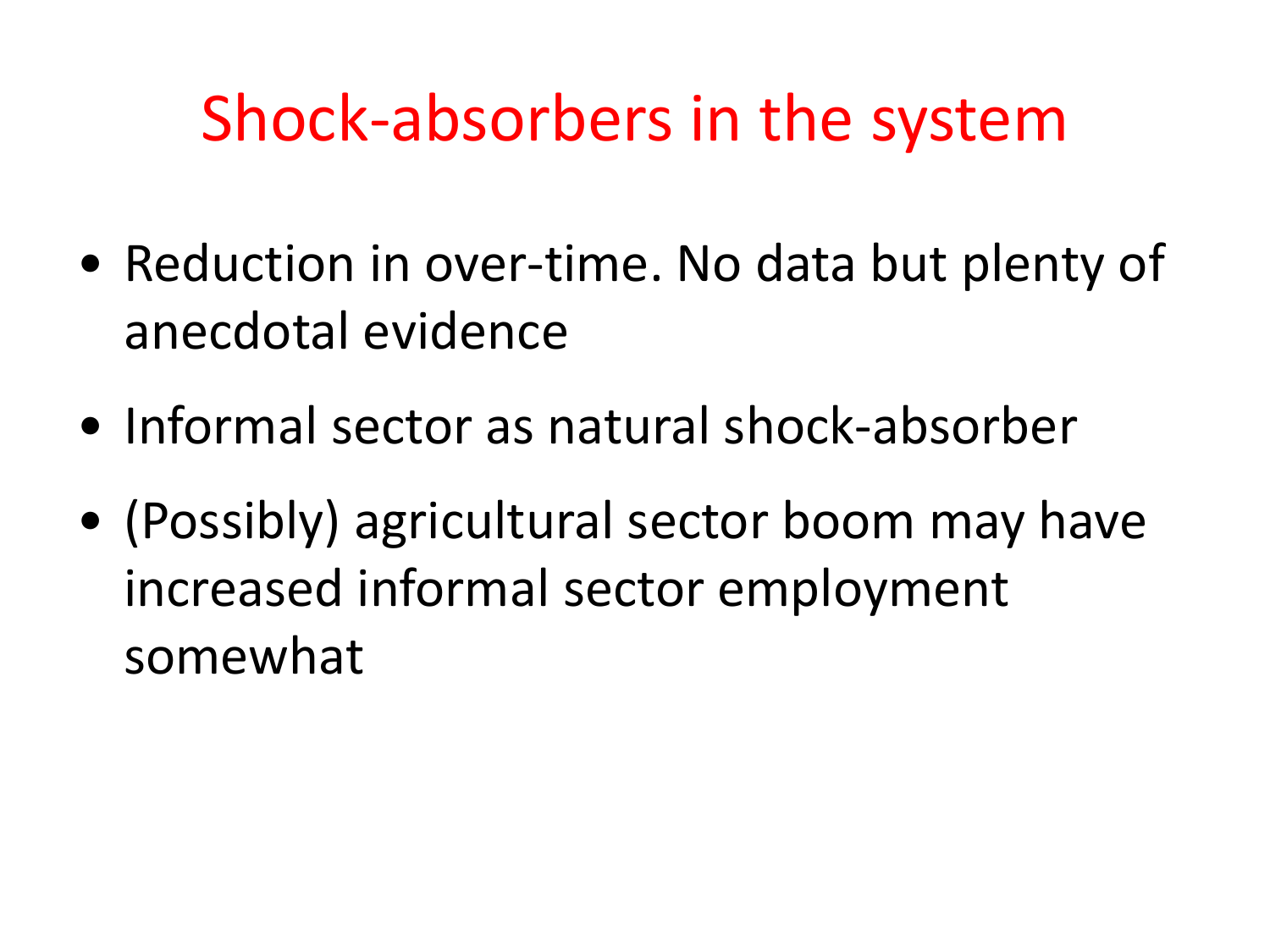#### **Movement between UC and SSS beneficiaries**

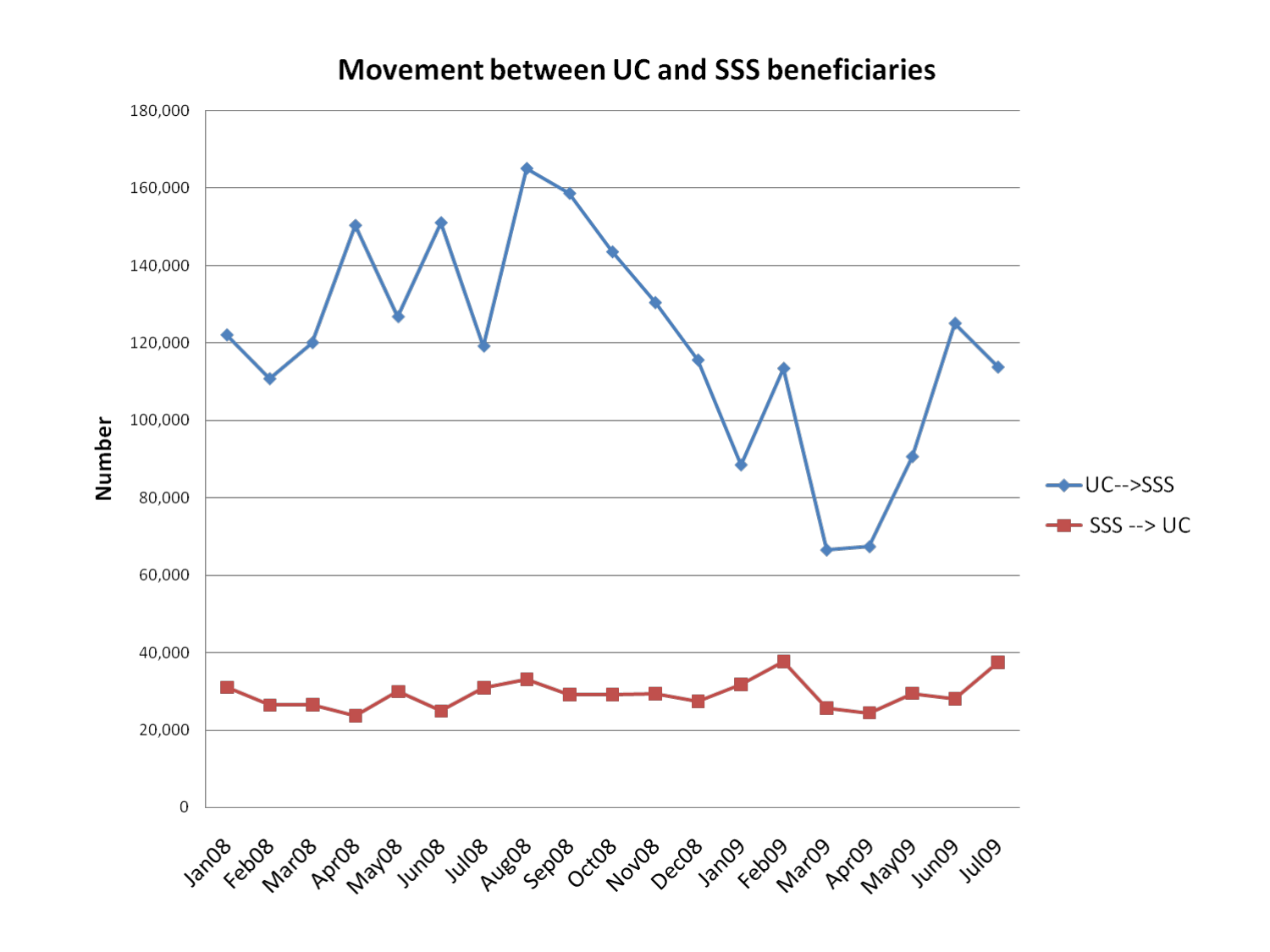## Impact of Social Security Laws

Unemployment Benefits

- Impact relatively small
- Recently introduced: so there is a learning curve aspect

Severance Payment Requirement

• The law requires that the employer has to pay between 6-10 months of pay, in case an employee is laid off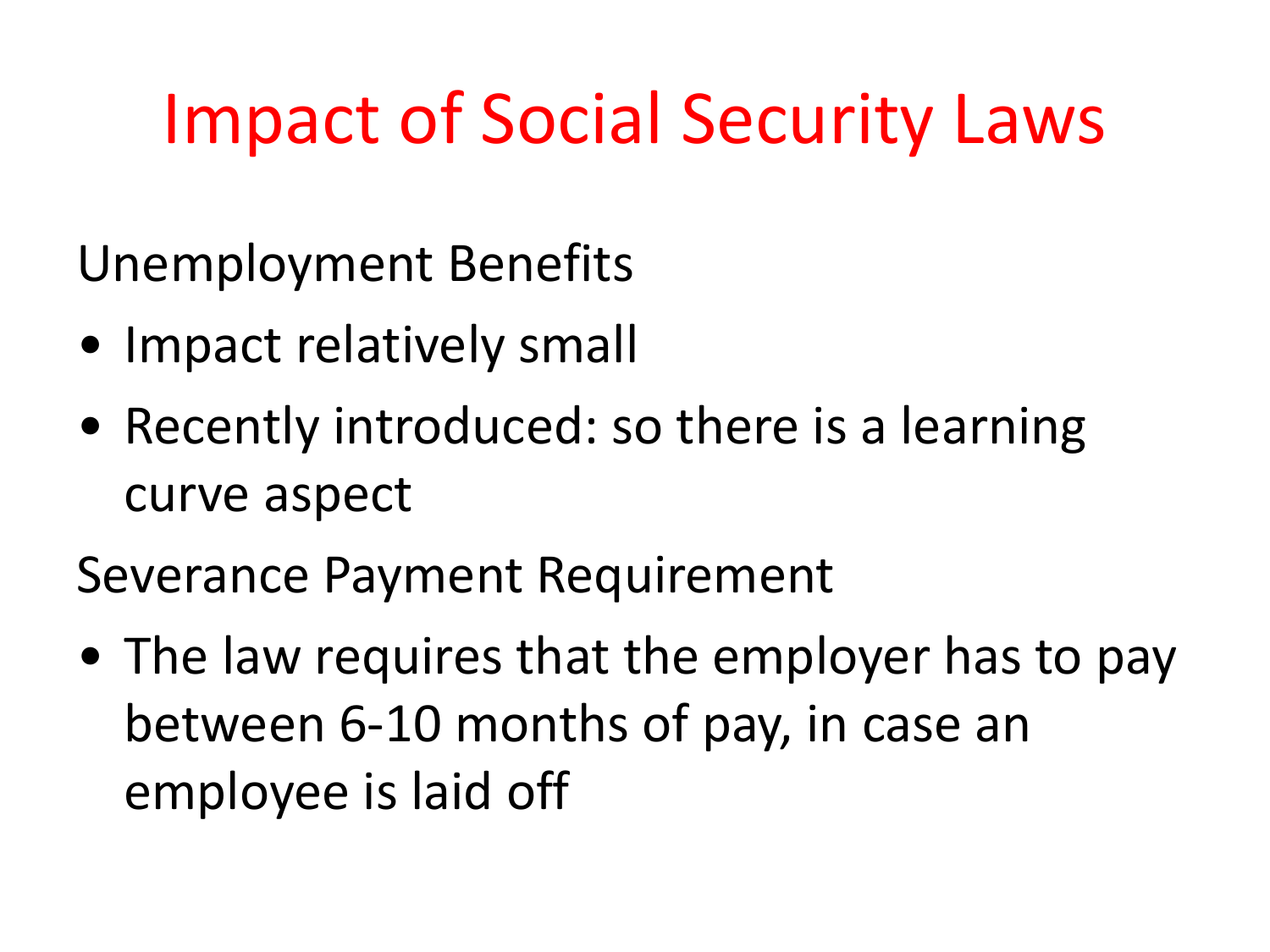#### **Beneficiaries of Unemployed Compensation**

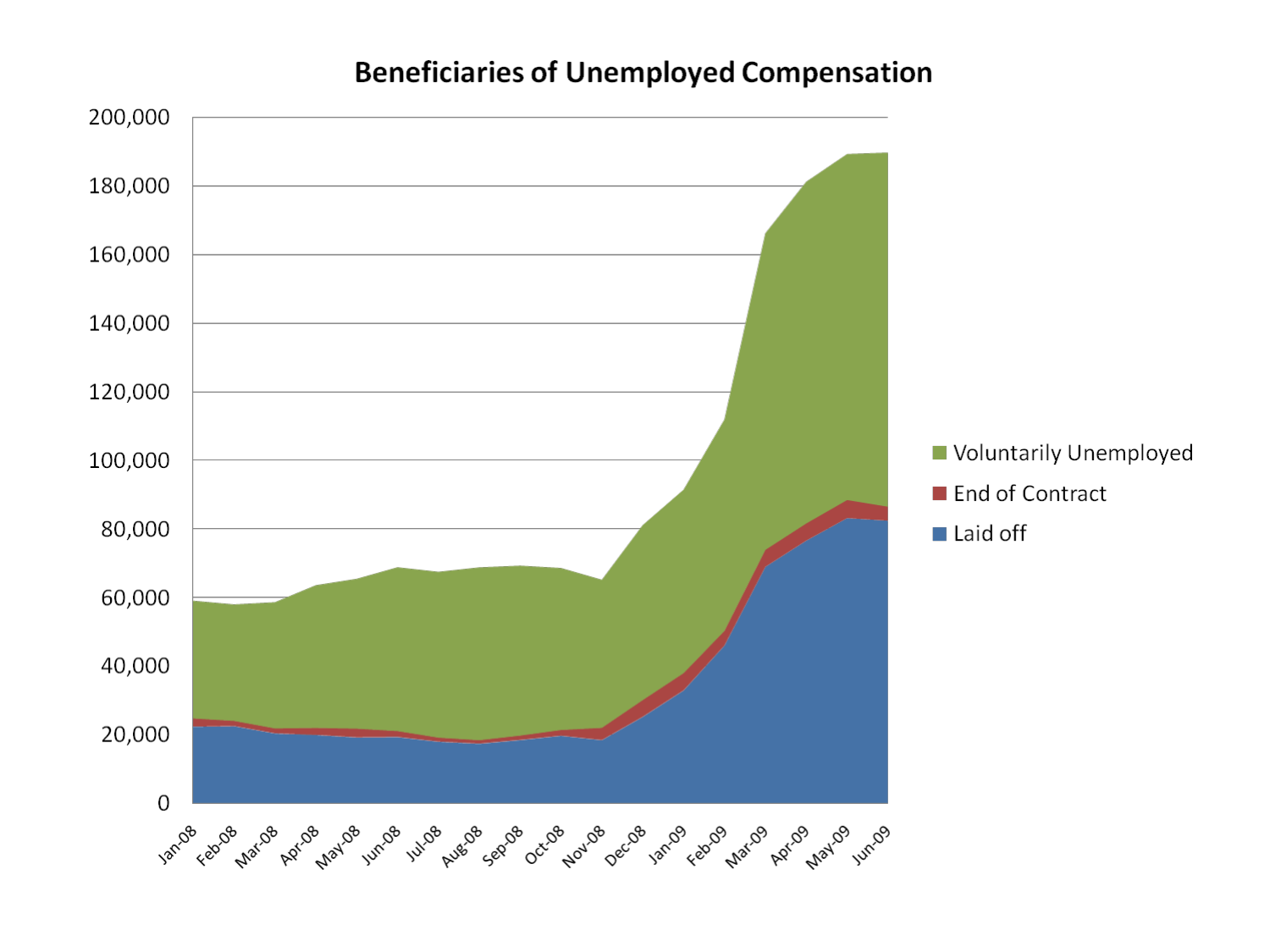### Necessity for supplementary measures

Reason: the impact of the crisis on employment has been small, but the impact on income has been large due to:

- Cutbacks in overtime for formal sector workers
- Fall in demand for informal sector output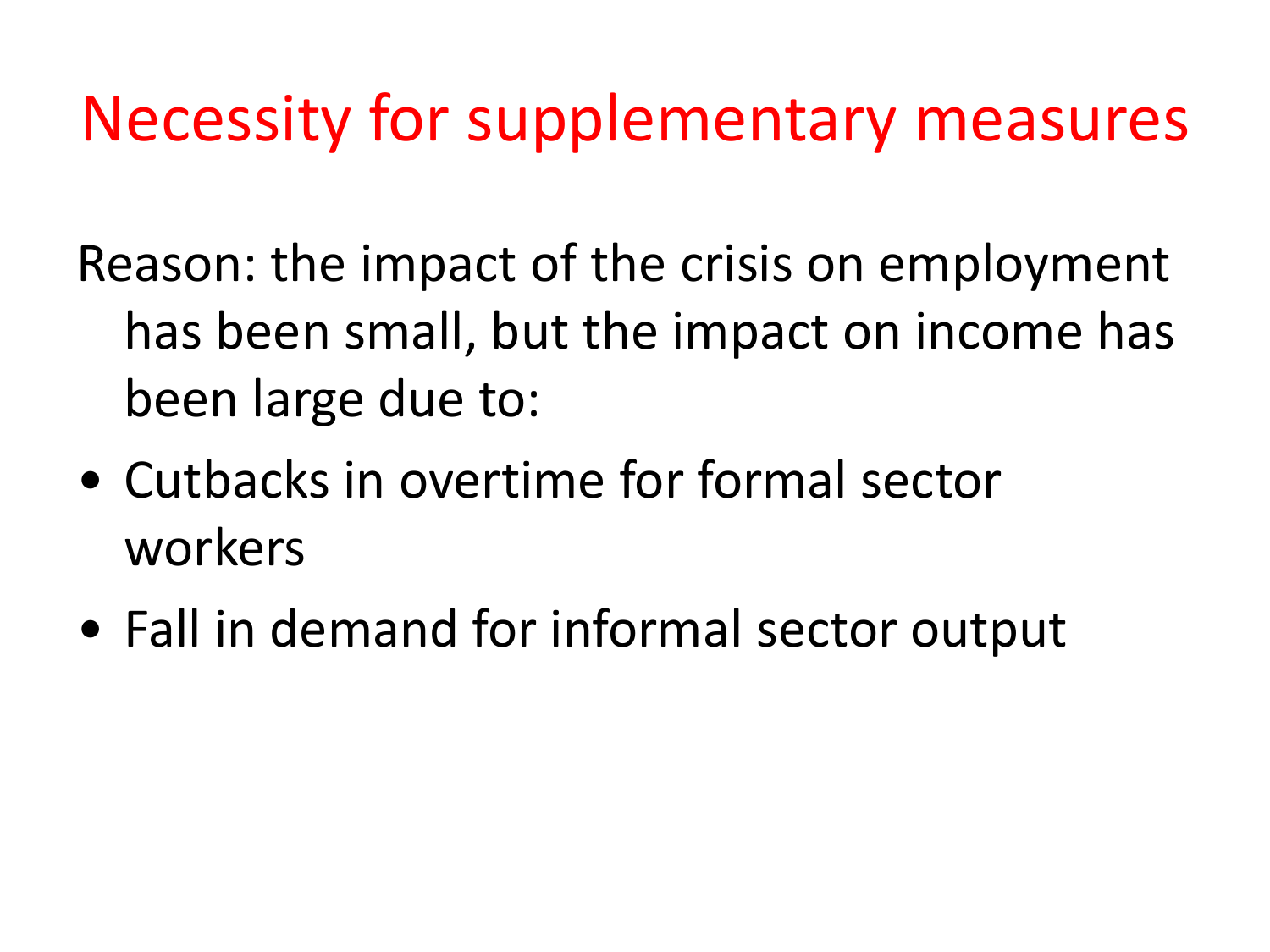## Government Measures

To take care of the formal sector workers

- One-time 2000 baht cheque for every formal sector worker
- Reduction of social security tax on employer and employee by 4 per cent for a period of six months
- Expansion of period during which unemployed workers could draw on benefits including health care was temporarily expanded from 6 to 8 months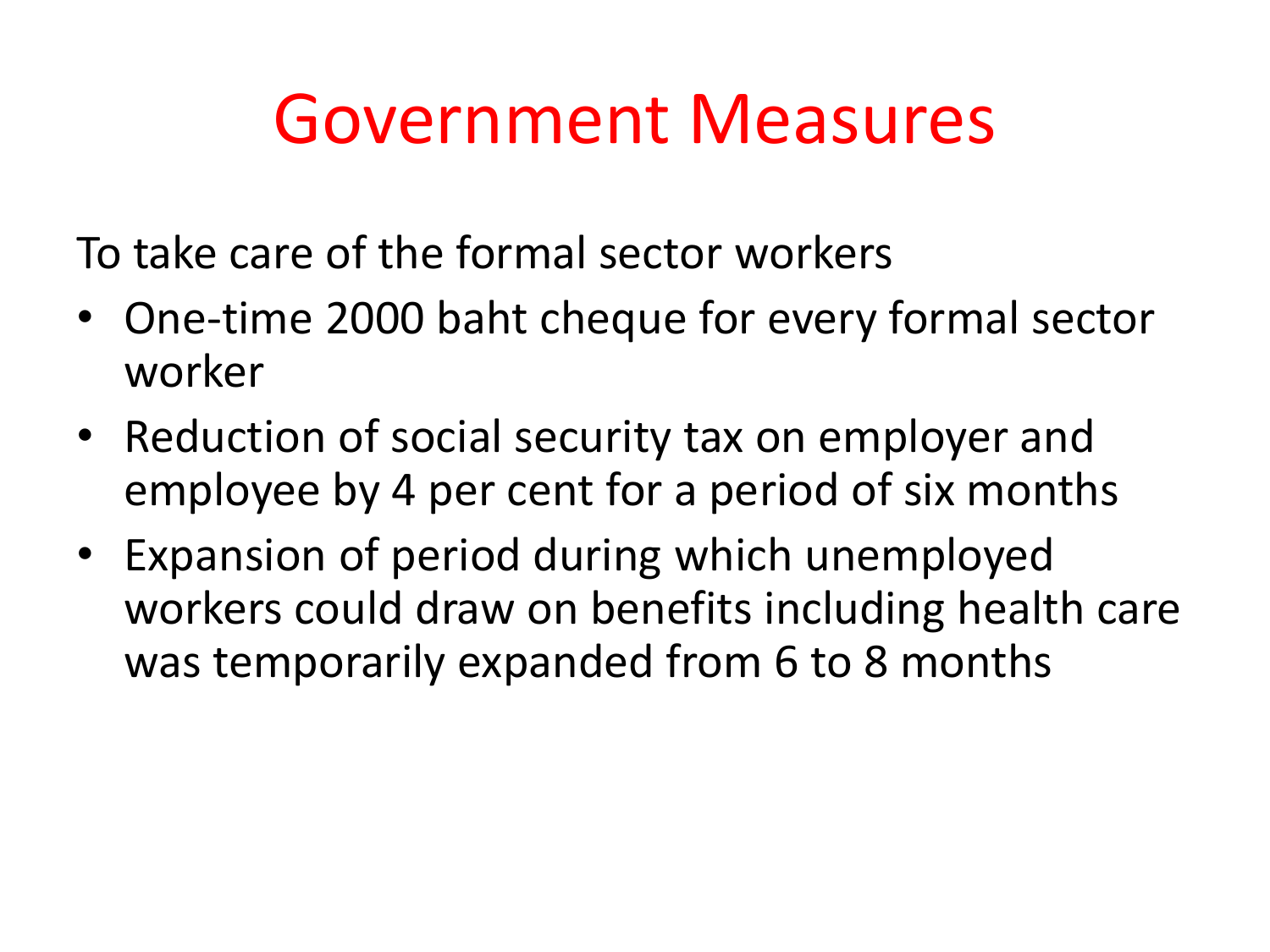## Stimulus Programs

- To take care of the cut in aggregate demand the government adopts a wide variety of stimulus programs which are Keynesian in intent
- Increase in monthly stipend for the elderly from 300 baht to 500 baht plus expansion of program from a targeted program reaching less than a quarter of the total elderly people to a universal program for all elderly persons.
- Plus a massive 400 billion baht investment program to build infrastructure and for other activities